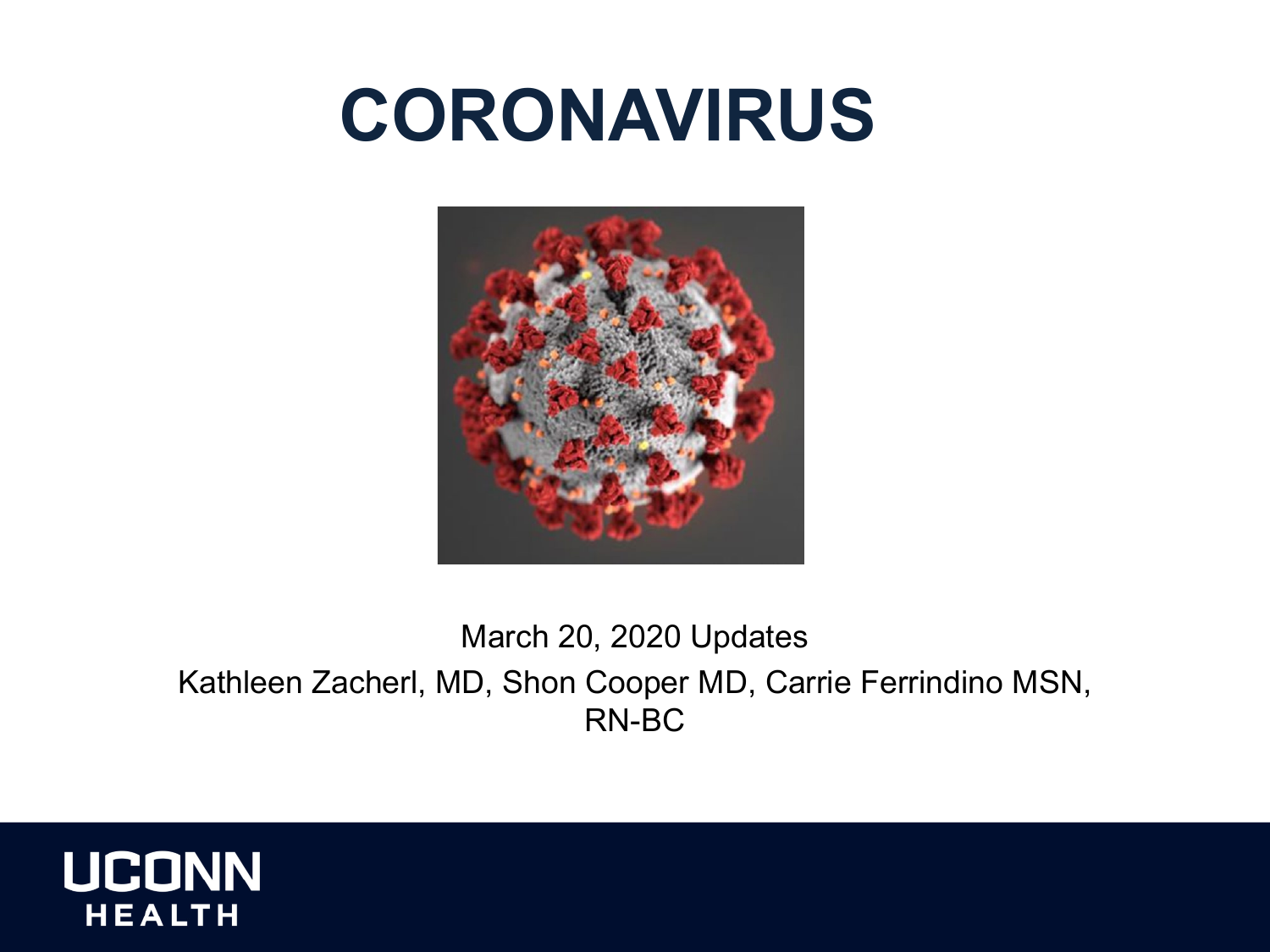## COVID-19

- ACOG and CDC Information for care of Obstetric Population – <https://health.uconn.edu/covid-provider/provider-toolkits/>
- Information is changing daily!
- Any clinical concern related to COVID-19 should go to UCONN Health COVID-19 Hotline which is available to all staff related to clinical questions regarding the Coronavirus COVID-19.
- To access, please call the page operator and ask to be connected to the hotline.
- Please notify the Nursing Supervisor with any additional concerns
- More information from CDC:
	- <https://www.cdc.gov/coronavirus/2019-ncov/summary.html>

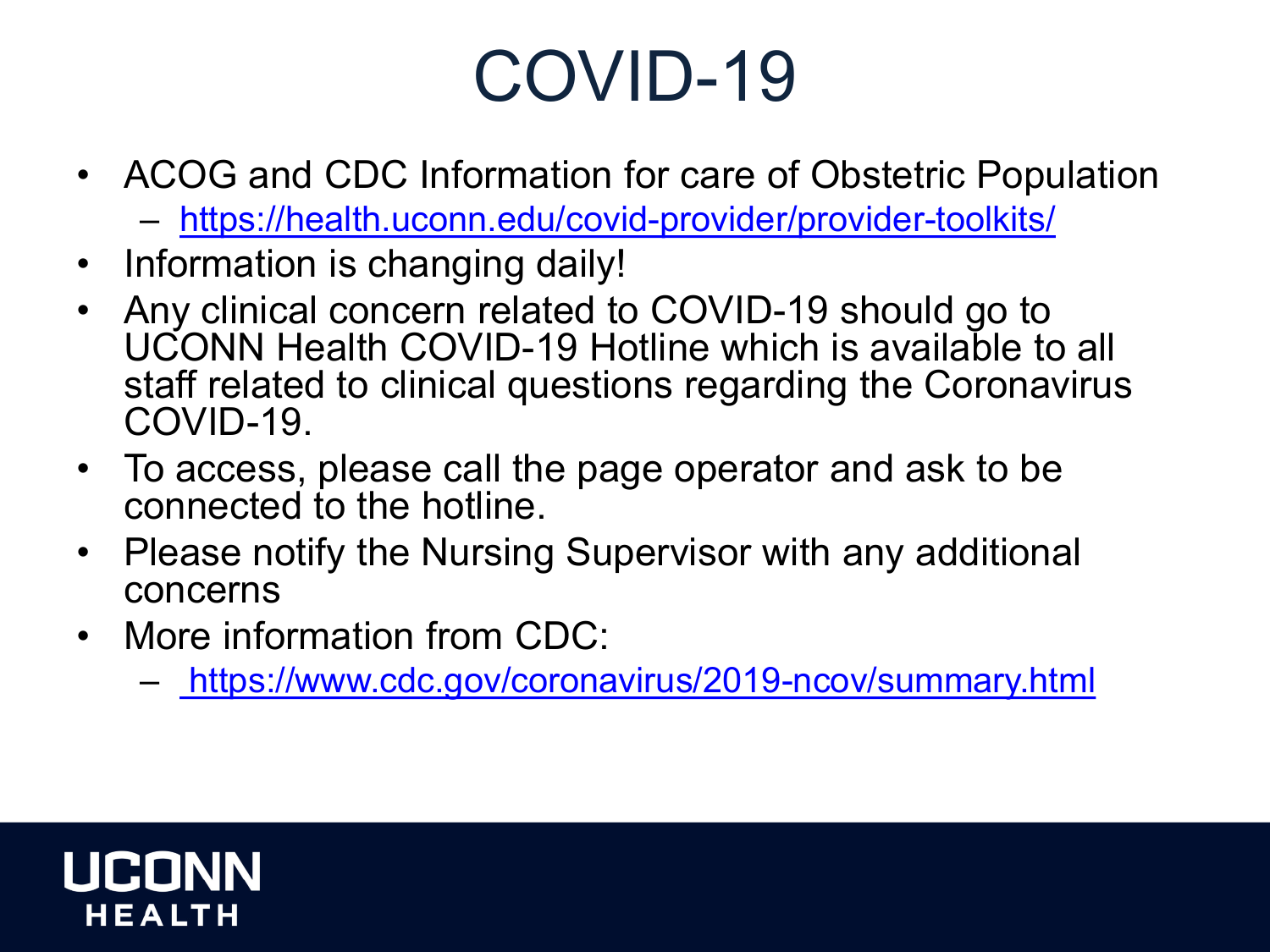## COVID-19

- Coronaviruses are a large family of viruses that are common in people and many different species of animals, including camels, cattle, cats, and bats.
- Rarely, animal coronaviruses can infect people and then spread between people such as with **[MERS-CoV,](https://www.cdc.gov/coronavirus/mers/index.html) [SARS-CoV,](https://www.cdc.gov/sars/index.html)** and now with this new virus (named SARS-CoV-2).
- The SARS-CoV-2 virus is a betacoronavirus, like MERS-CoV and SARS-CoV. All three of these viruses have their origins in bats.
- The sequences from U.S. patients are similar to the one that China initially posted, suggesting a likely single, recent emergence of this virus from an animal reservoir.

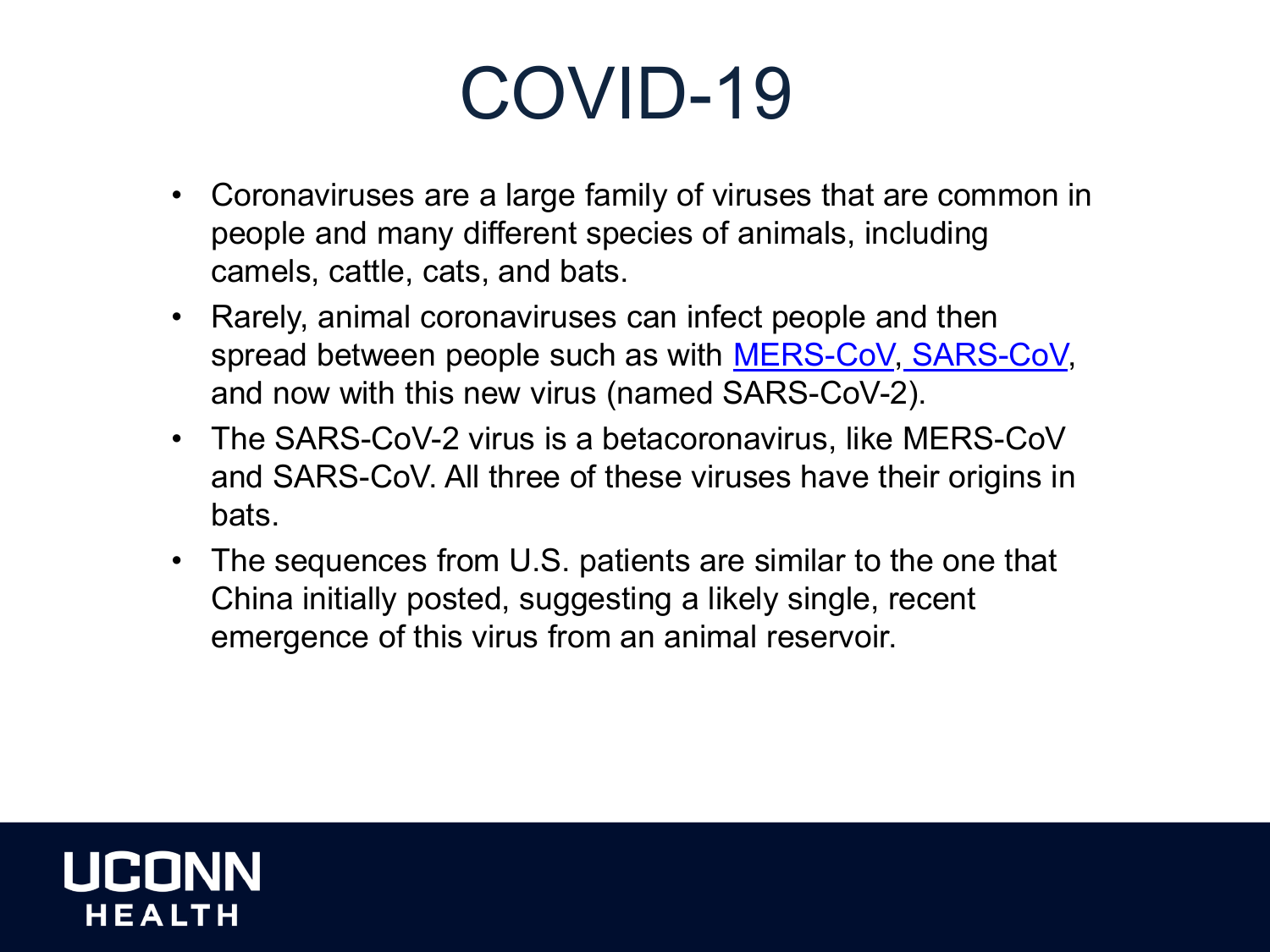## COVID-19

- Incubation period—average of 5 days (range of 2-14 days)
- Sex—males more often reported than females
- Age—49-56 years among hospitalized patients, children are rare
- Underlying illness—seen in third to half of hospitalized patients
- Clinical manifestations—fever, cough, myalgia, headache, diarrhea
- Case fatality rate—1% (preliminary)

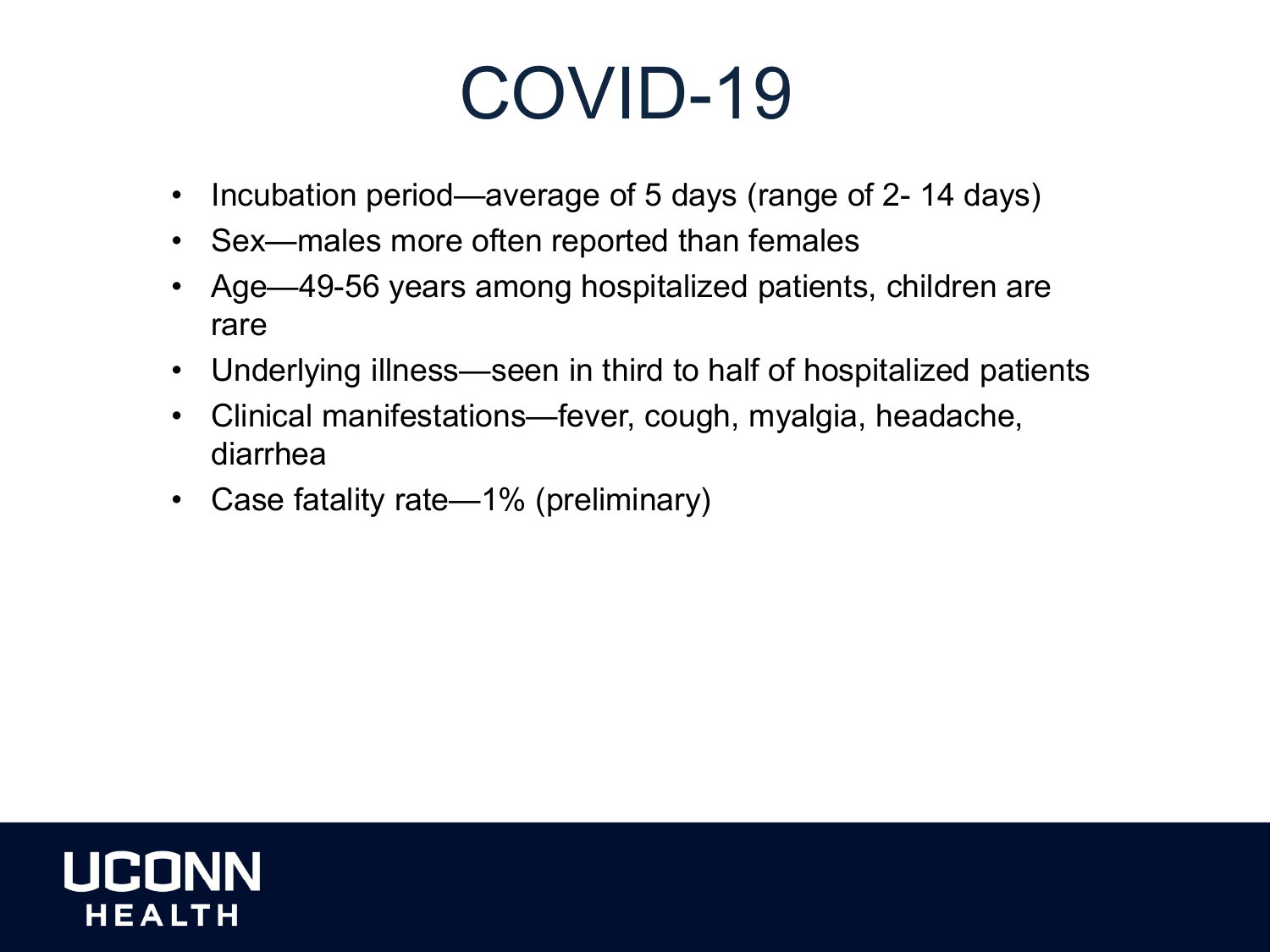## COVID-19 Pregnancy

- Two case series (Chen et al., Lancet 2020; Zhu et al, Transl Pediatr 2020)
- 18 pregnancies, 19 infants (1 set of twins)
- All infected in 3rd trimester
- Clinical presentation similar to non-pregnant adults
- Almost all (16/18) were cesarean deliveries
- No evidence of intrauterine transmission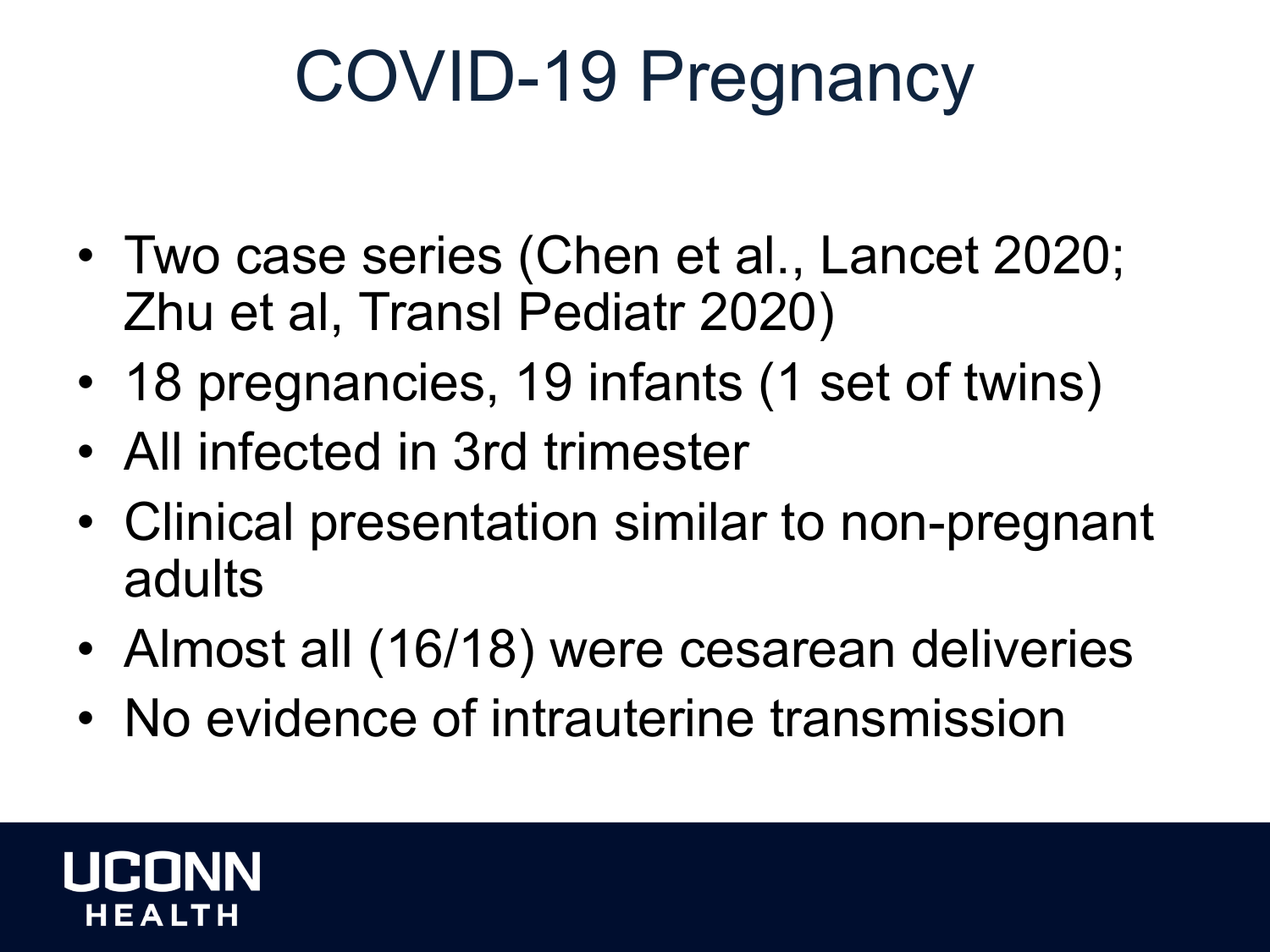## Who Is at Higher Risk

- Early information out of China, where COVID-19 first started, shows that some people are at higher risk of getting very sick from this illness. This includes:
- Older adults
- People who have serious chronic medical conditions like:
	- Heart disease
	- Diabetes
	- Lung disease
- Pregnant patients
- If a COVID-19 outbreak happens in your community, it could last for a long time. (An outbreak is when a large number of people suddenly get sick.)
- If you are at higher risk for serious illness from COVID-19 because of your age or because you have a serious long-term health problem, it is extra important for you to take actions to reduce your risk of getting sick with the disease.

# HEALTH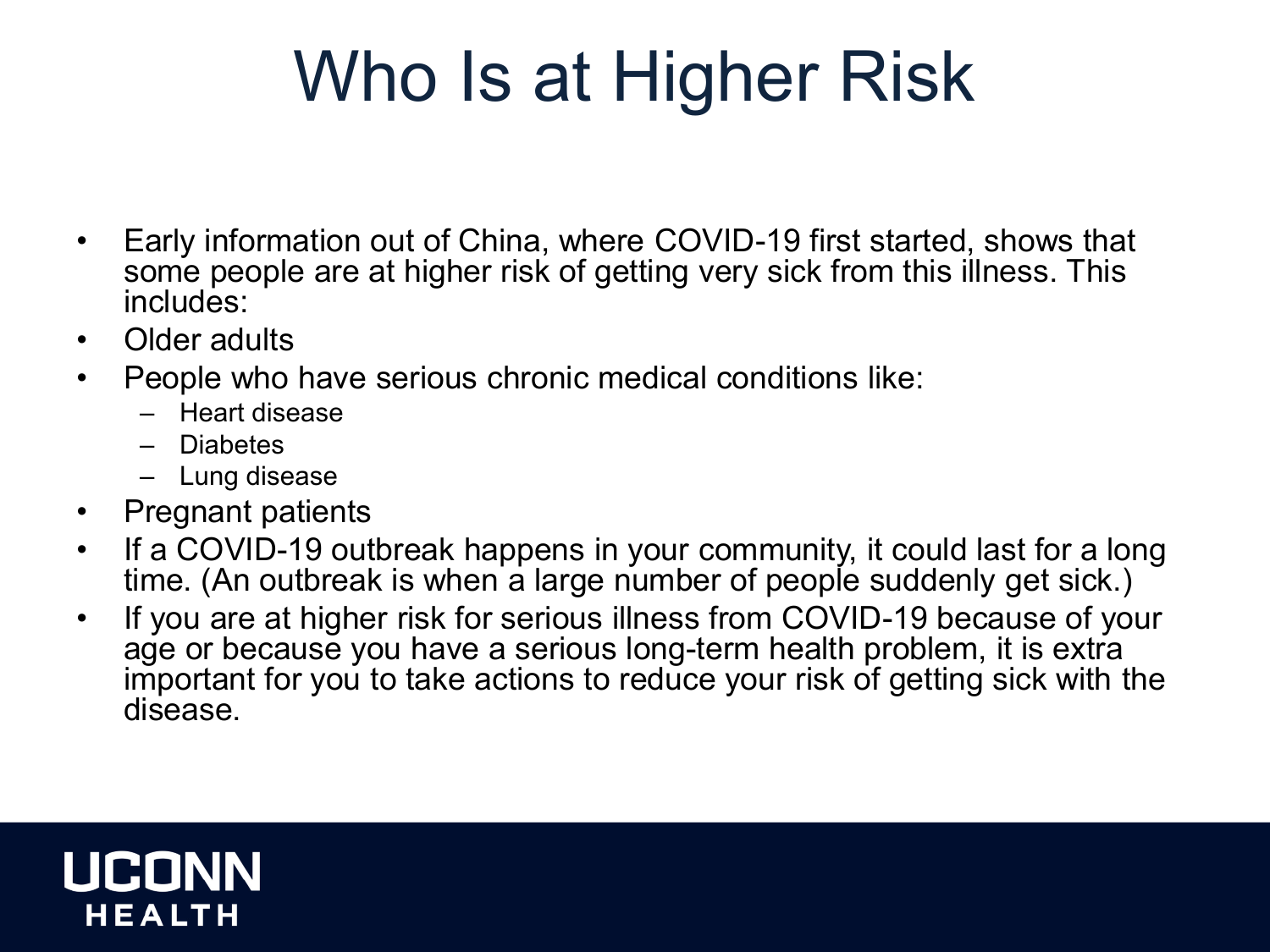## Take everyday precautions

- Avoid close contact with people who are sick
- Take everyday preventive actions
	- Clean your hands often
	- **Wash your hands often with soap and water for at least 20 seconds, especially after blowing your nose, coughing, or sneezing, or having been in a public place**.
	- If soap and water are not available, use a hand sanitizer that
- contains at **least 60% alcohol**.
	- To the extent possible, avoid touching high-touch surfaces in public places – elevator buttons, door handles, handrails, handshaking with people, etc. Use a tissue or your sleeve to cover your hand or finger if you must touch something.

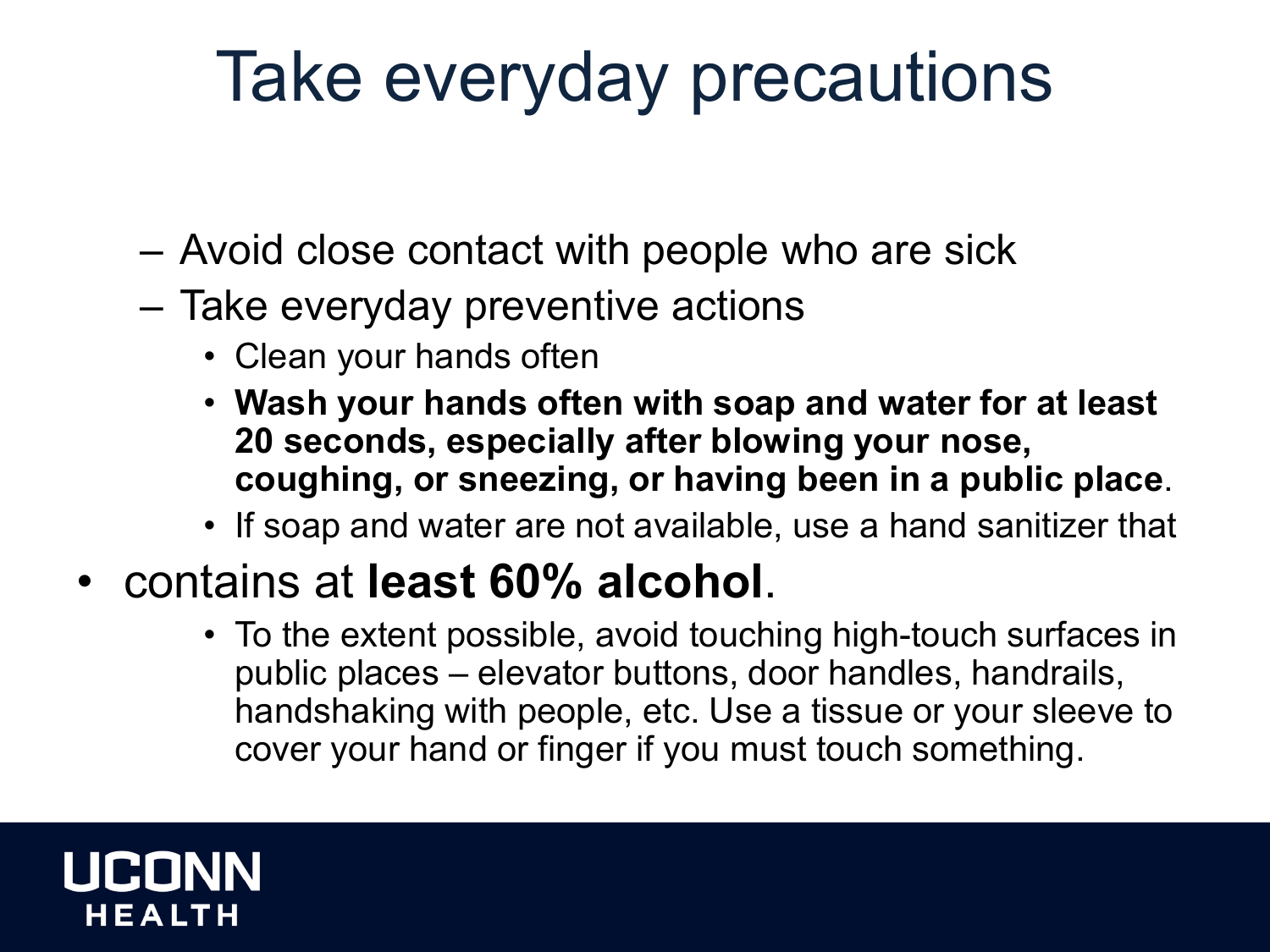## Take everyday precautions

- Wash your hands after touching surfaces in public places.
- Avoid touching your face, nose, eyes, etc.
- Clean and disinfect your home to remove germs: practice routine cleaning of frequently touched surfaces (for example: tables, doorknobs, light switches, handles, desks, toilets, faucets, sinks & cell phones)
- Avoid crowds, especially in poorly ventilated spaces. Your risk of exposure to respiratory viruses like COVID-19 may increase in crowded, closed-in settings with little air circulation if there are people in the crowd who are sick.

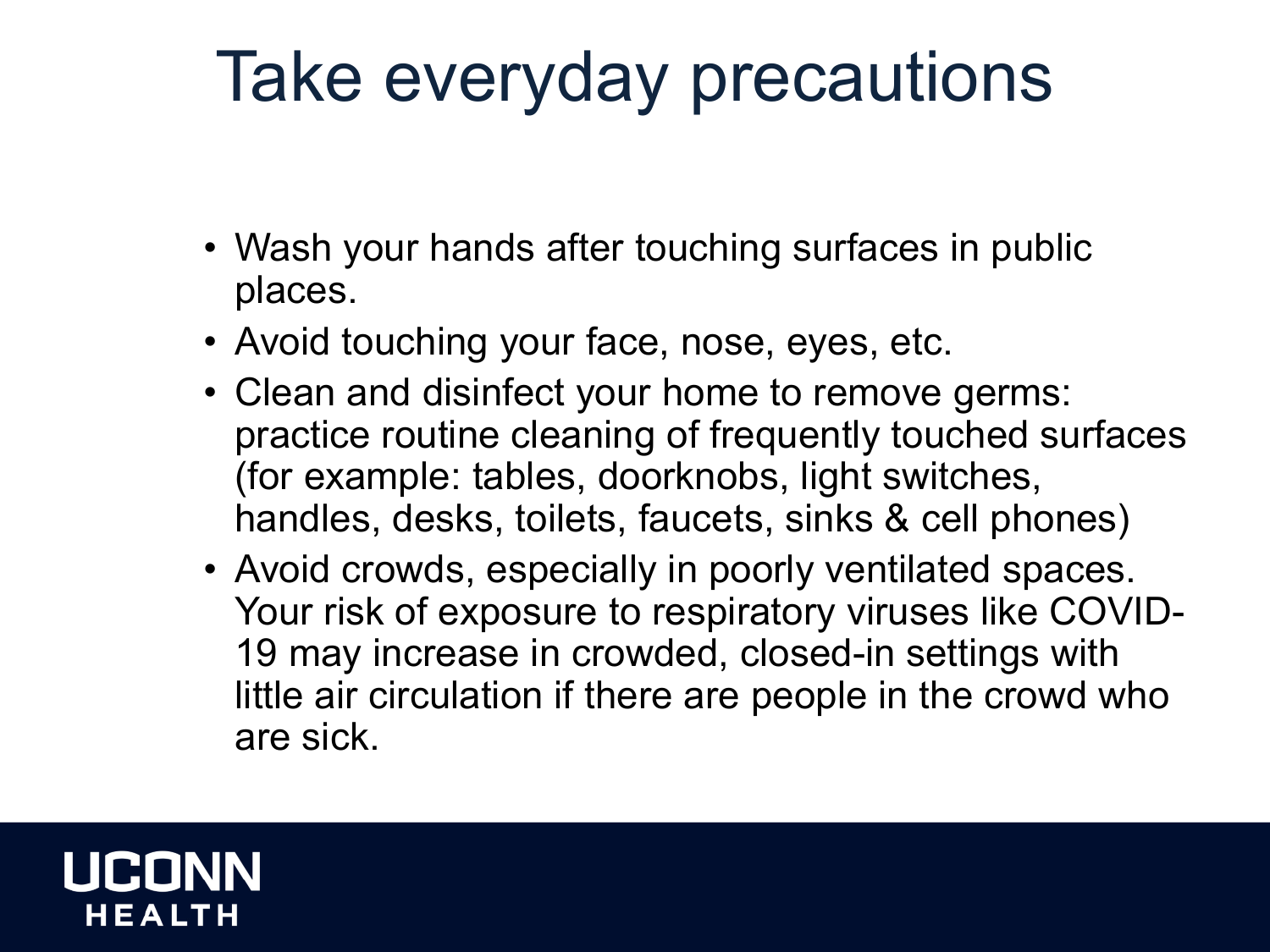## COVID-19 ACOG Advisory

#### **Travel**

• Due to the current risk of COVID-19, the CDC recommends that travelers [avoid all nonessential travel](https://wwwnc.cdc.gov/travel/notices/warning/novel-coronavirus-china)

#### **Pregnant Women**

- Little is known about COVID-19, particularly related to its effect on pregnant women and infants
- Currently are no recommendations for pregnant women regarding the evaluation or management of COVID-19
- It is believed that pregnant women may be at higher risk of severe illness, morbidity, or mortality compared with the general population
- Adverse infant outcomes (eg, preterm birth) also have been reported among infants born to mothers positive for COVID-19 during pregnancy
- However, this information is based on limited data and it is not clear that these outcomes were related to
- maternal infection
- Currently it is unclear if COVID-19 can cross through the transplacental route to the fetus
- Unsubstantiated reports of infants testing positive for the virus shortly after birth
- In limited recent case series of infants born to mothers infected with COVID-19 published in the peer-reviewed literature, none of the infants have tested positive for COVID-19
- **Obstetrician–gynecologists and other health care practitioners should obtain a detailed travel history** for
- [pregnant patients presenting with fever and acute respiratory illness and should follow the CDC's Interim Clinical](https://www.cdc.gov/coronavirus/2019-ncov/hcp/clinical-guidance-management-patients.html) Guidance for Management of Patients with Confirmed 2019 Novel Coronavirus (2019-nCoV) Infection and guidance for Evaluating and Reporting Persons Under Investigation (PUI)
- Of note, health care practitioners should **immediately** notify infection control personnel at their health care facility and their local or state health department in the event of a PUI for COVID-19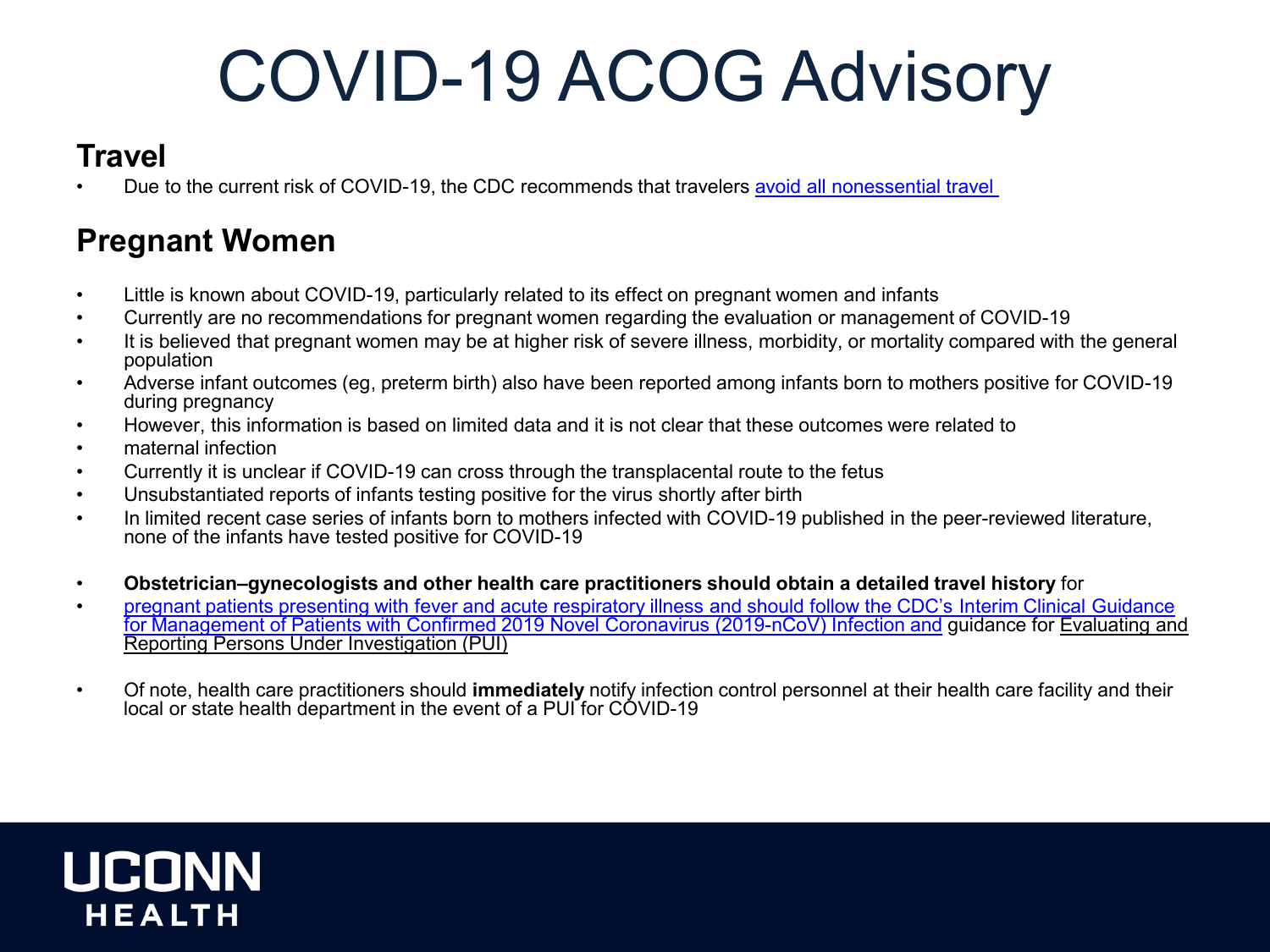#### COVID-19 ACOG Outpatient Advisory

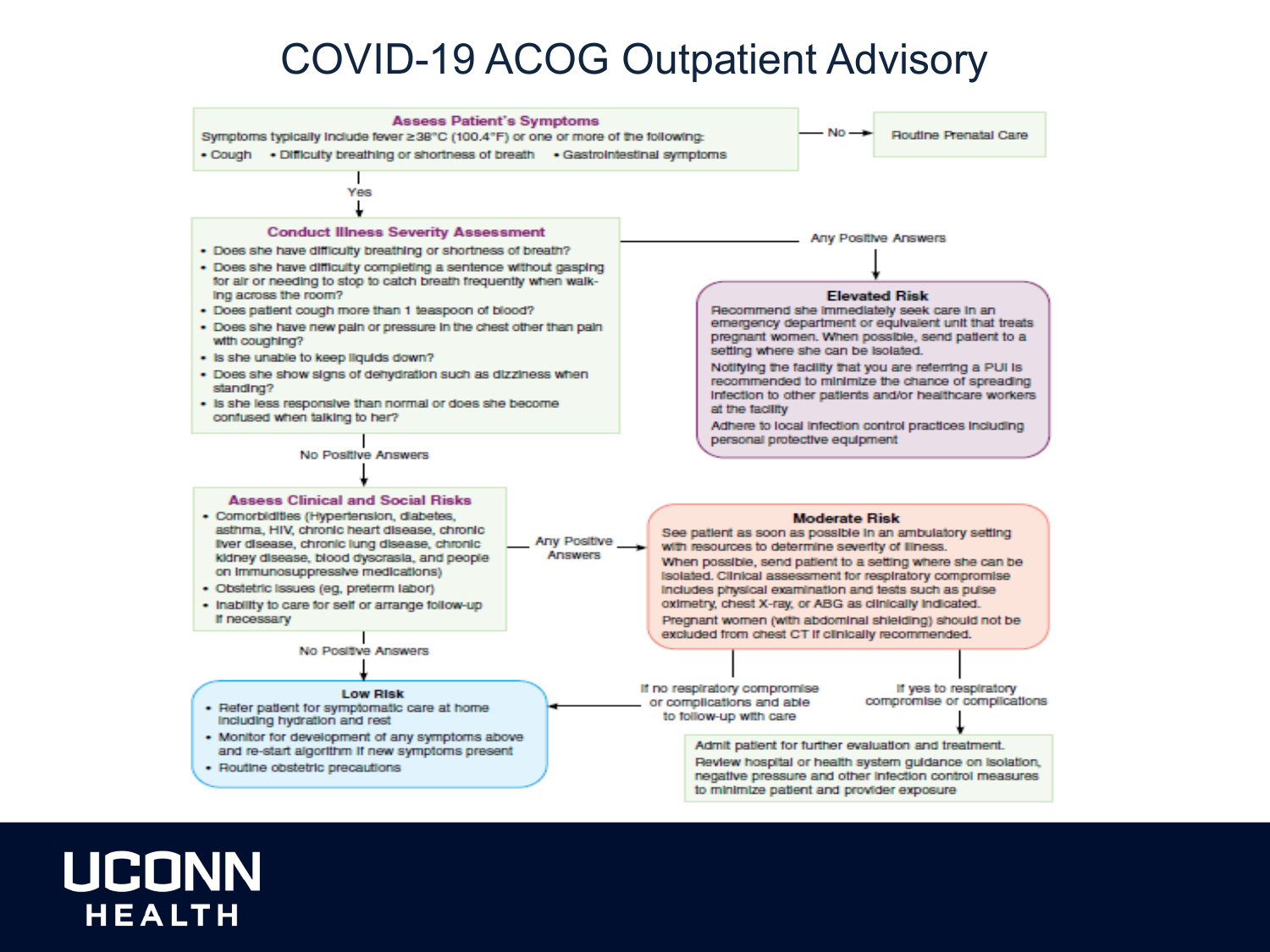#### ACOG: Infection Prevention and Control in Inpatient Obstetric Care Settings

• The CDC has published Interim Considerations for Infection Prevention and Control of Coronavirus [Disease 2019 \(COVID-19\) in Inpatient Obstetric Healthcare Settings. These considerations apply to](https://www.cdc.gov/coronavirus/2019-ncov/hcp/inpatient-obstetric-healthcare-guidance.html)  health care facilities providing obstetric care for pregnant patients with confirmed COVID-19 or pregnant persons under investigation (PUI) in inpatient obstetric health care settings including obstetrical triage, labor and delivery, recovery and inpatient postpartum settings.

Key highlights from the recommendations include:

- Health care practitioners should promptly notify infection control personnel at their facility of the anticipated arrival of a pregnant patient who has confirmed COVID-19 or is a PUI.
- **Place a patient with known or suspected COVID-19 (ie, PUI) in an Airborne Infection Isolation Room (AIIR). If an AIIR is not available place patient in a HEPA filtered room. Always have mask on patient and proper PPE on HCP**
- Infants born to mothers with confirmed COVID-19 should be considered PUIs. As such, these infants should be isolated according to the [Infection Prevention and Control Guidance for PUIs](https://www.cdc.gov/coronavirus/2019-nCoV/hcp/infection-control.html).
- To reduce the risk of transmission of the virus that causes COVID-19 from the mother to the newborn, facilities **should consider temporarily separating** (eg, separate rooms) the mother who has confirmed COVID- 19 or is a PUI from her baby until the mother's transmission-based precautions are discontinued.
- [Discharge for postpartum women should follow recommendations described in the Interim](https://www.cdc.gov/coronavirus/2019-ncov/hcp/disposition-hospitalized-patients.html) Considerations for Disposition of Hospitalized Patients with COVID-19.
- Due to the limited data on COVID-19, these recommendations are largely based on infection prevention and control considerations for other respiratory viruses such as influenza, SARS-CoV and MERS-CoV and are intentionally cautious as experts learn more about this new virus.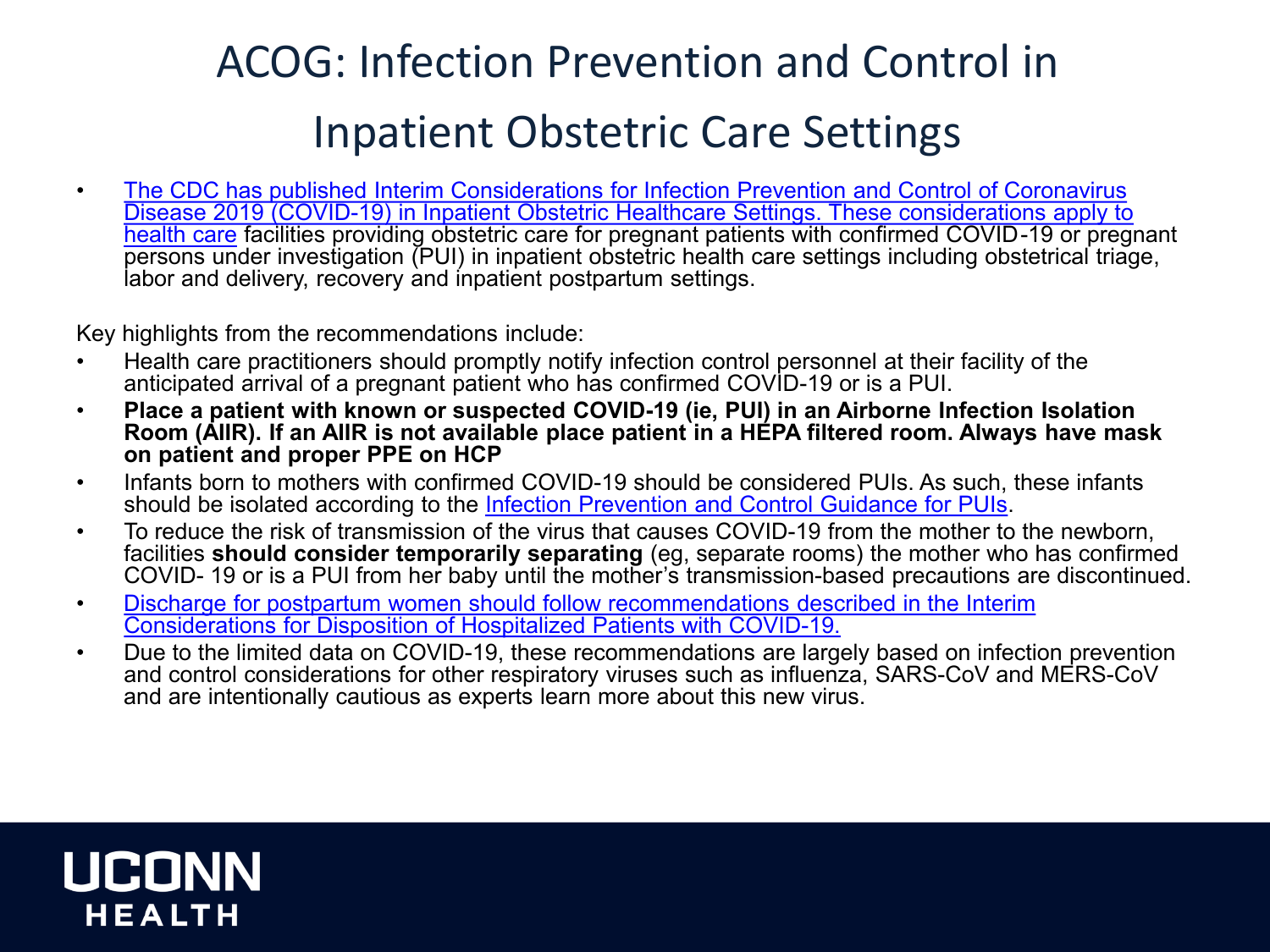### **Is there a vaccine?**

- Many experts are saying the vaccine for the new coronavirus is at least a year away, if not longer.
- In the meantime, make sure you get the flu vaccine.
- While a flu shot will not protect you from coronavirus, it *will* help protect you from the flu. Flu season generally peaks between December and February, but flu viruses are still circulating and they can make pregnant women severely ill.

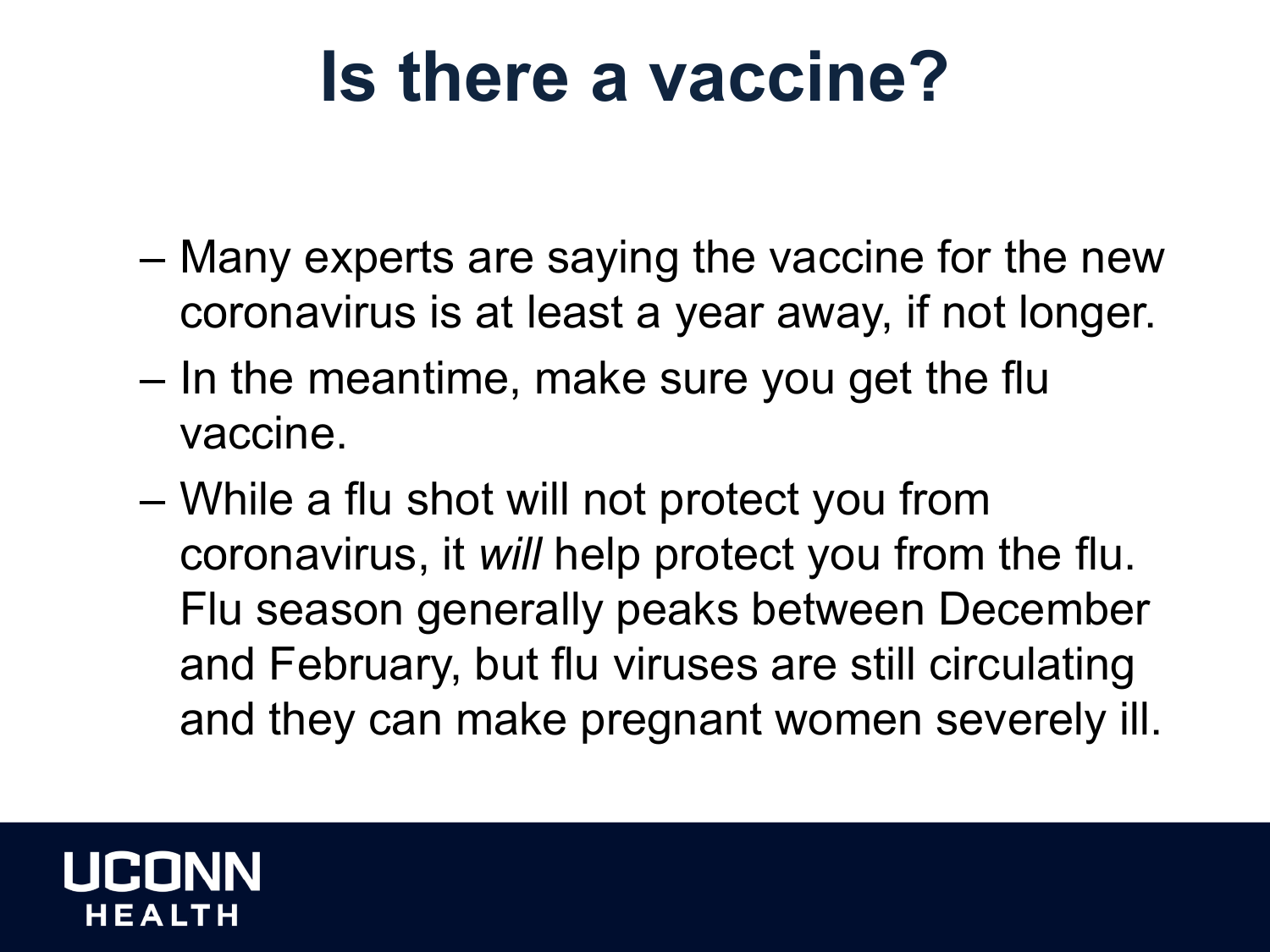#### **FIRST OPINION**

#### In the race for coronavirus vaccines, don't leave pregnant women behind

By CAR LEIGHKRUBINER, RUTH R., FADEN, and RUTHAKARRON/FEBRUARY 25, 2020



**ADORE** 

Several thousand people become infected each day with the novel coronavirus. Covid-19, and some die of it, there are accelerated efforts to develop new coronavirus vaccines. The *Werl* d Health Organization has activated its R&DBluenrint, new investments are in the pipeline, and multiple vaccine candidates are expected to advance to clinical trials.

But as the world rushes to develop new vaccines against Covid-19, there are real risk that pregnant women and their babies ¼fill not be among those who are able to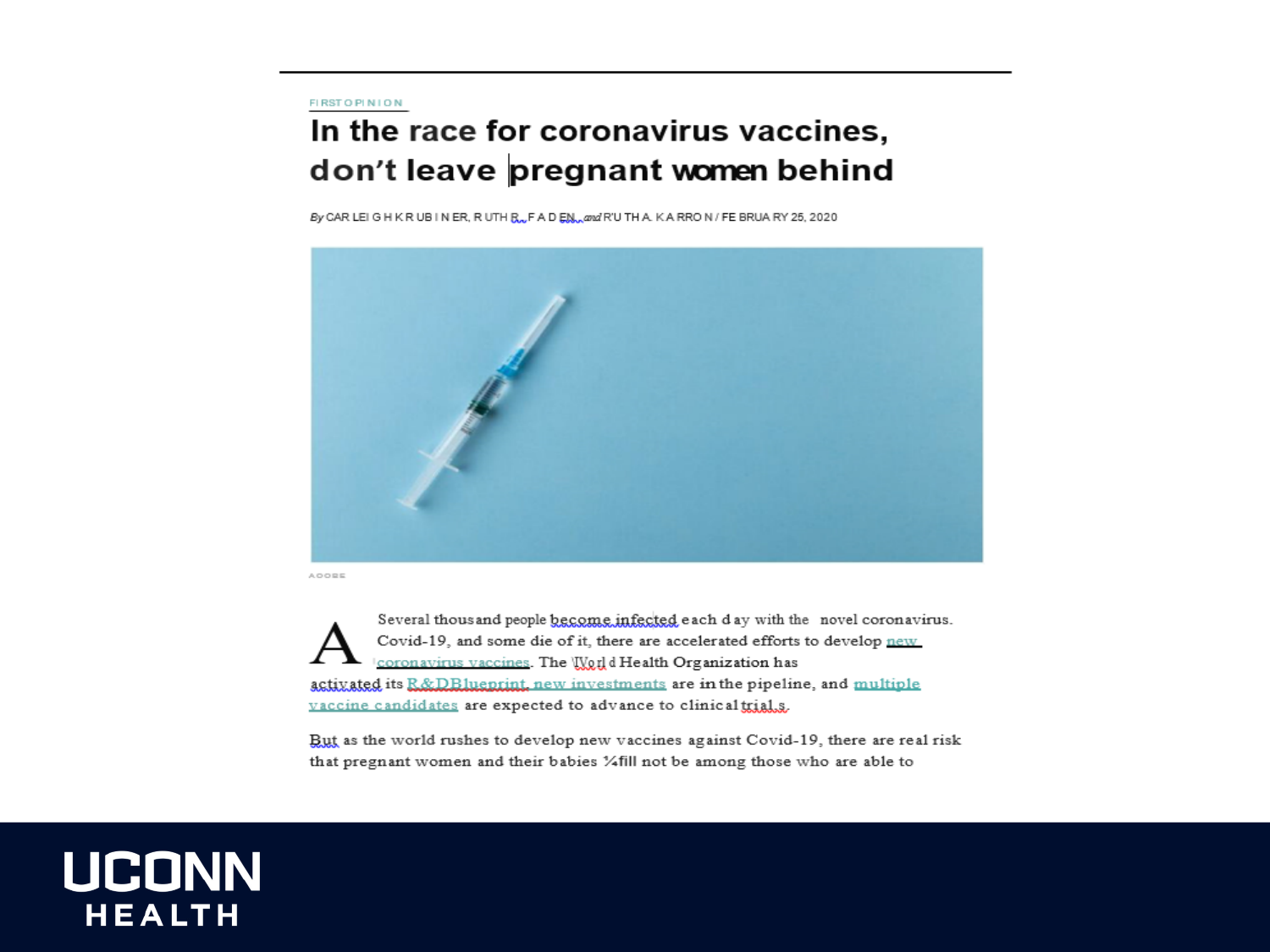## UCONN Guidelines for COVID-19 infected pregnant patients

- **Pregnancy should be considered a potentially increased risk condition and monitored closely including fetal heart rate and contraction monitoring.**
- **Consider early oxygen therapy (target O2 saturations ≥95% and/or pO2 ≥70mmHg).**
- **Consider early mechanical ventilation with evidence of advancing respiratory failure.**
- **Use intravenous fluids conservatively unless cardiovascular instability is present.**
- **Screen for other viral respiratory infections and bacterialinfections (due to risk of coinfections).**
- **Consider empiric antimicrobial therapy (because of risk for superimposed bacterial infections).**

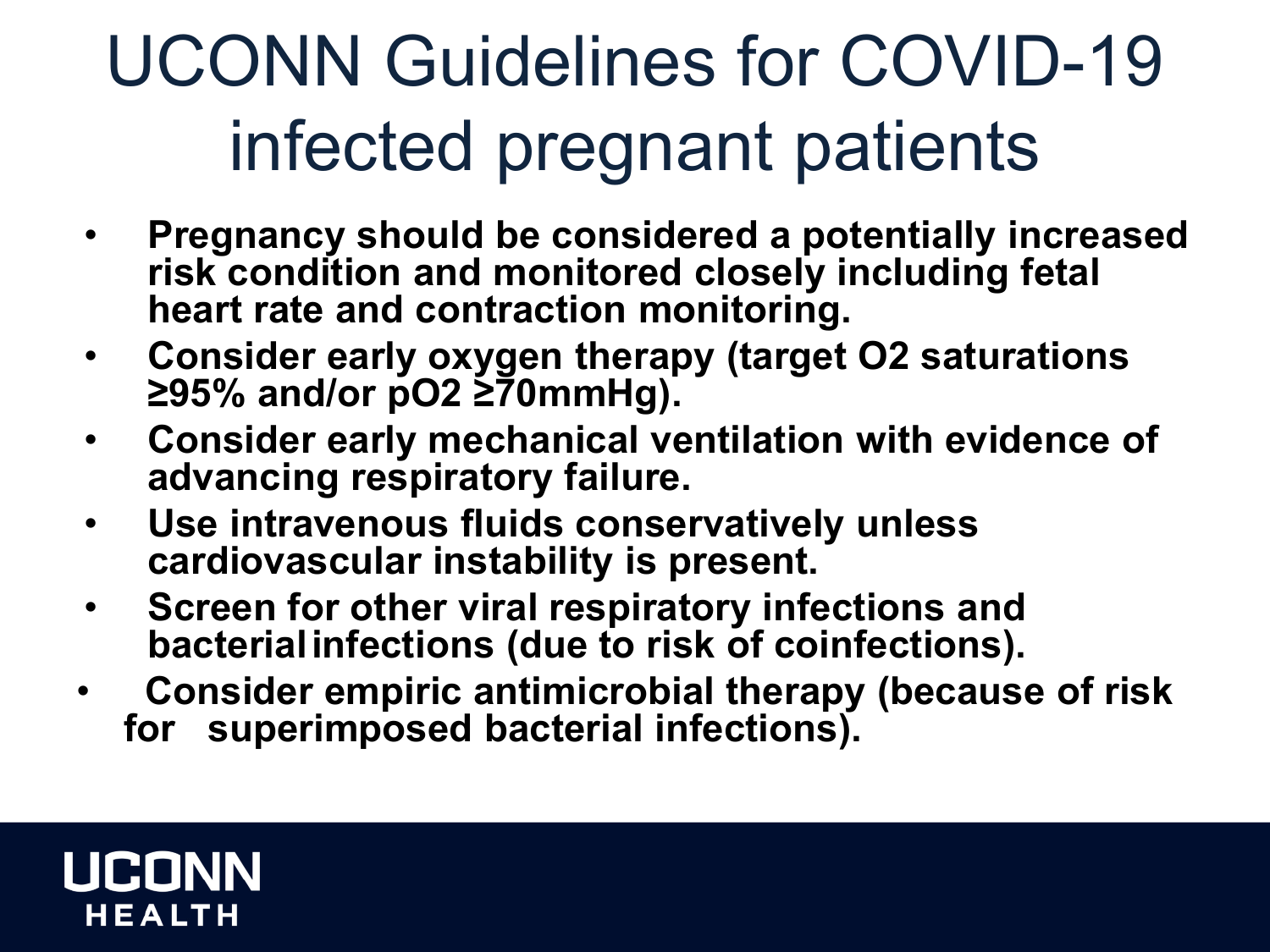## UCONN Guidelines for COVID-19 infected pregnant patients

- **Use of steroids to promote fetal maturity with anticipated preterm delivery can be considered on individual basis.**
- **If septic shock is suspected, institute prompt, targeted management.**
- **Consult with specialists in obstetrics, maternal-fetal medicine, neonatology, intensive care, anesthesia, and nursing.**
- **Communicate with patients and families regarding diagnosis, clinical status and management wishes.**
- **All guidance should be considered subject to revision as additional data on pregnant women with COVID-19 become available.**

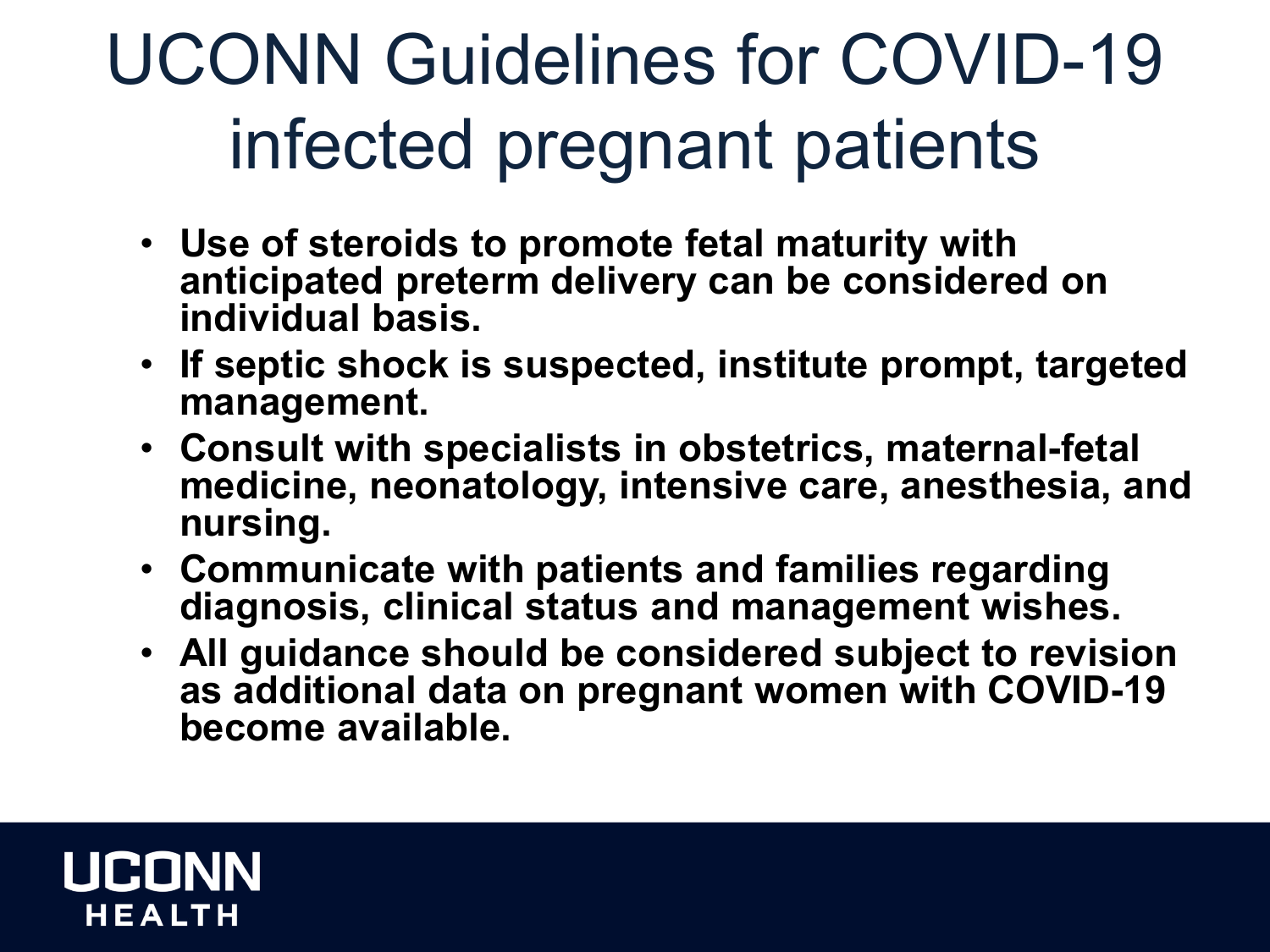#### UCONN Guidelines for COVID-19 delivered patient per CDC recommendations

**Temporary separation of ill mother and infant Length of separation will need to be decided on case- by-case basis Newborn in isolation**

- **Unknown COVID-19 transmission in breastmilk**
	- **Breastfeeding**
		- During temporary separation, mothers who intend to breastfeed should be encouraged to express their breast milk to establish and maintain milk supply. If possible, a dedicated breast pump should be provided. Prior to expressing breast milk, mothers should practice hand hygiene.<sup>[1](https://www.cdc.gov/coronavirus/2019-ncov/hcp/inpatient-obstetric-healthcare-guidance.html#f1)</sup> After each pumping session, all parts that come into contact with breast milk should be thoroughly washed and the entire pump should be appropriately disinfected per the manufacturer's instructions. This expressed breast milk should be fed to the newborn by a healthy caregiver.
		- If a mother and newborn do room-in and the mother wishes to feed at the breast, she should put on a facemask and practice hand hygiene before each feeding.

Footnote

1Hand hygiene includes use of alcohol-based hand sanitizer that contains 60% to 95% alcohol before and after all patient contact, contact with potentially infectious material, and before putting on and upon<br>removal of PPE,

https://www.cdc.gov/coronavirus/2019-ncov/hcp/inpatientobstetric-healthcare-guidance.html#anchor\_1582067978854

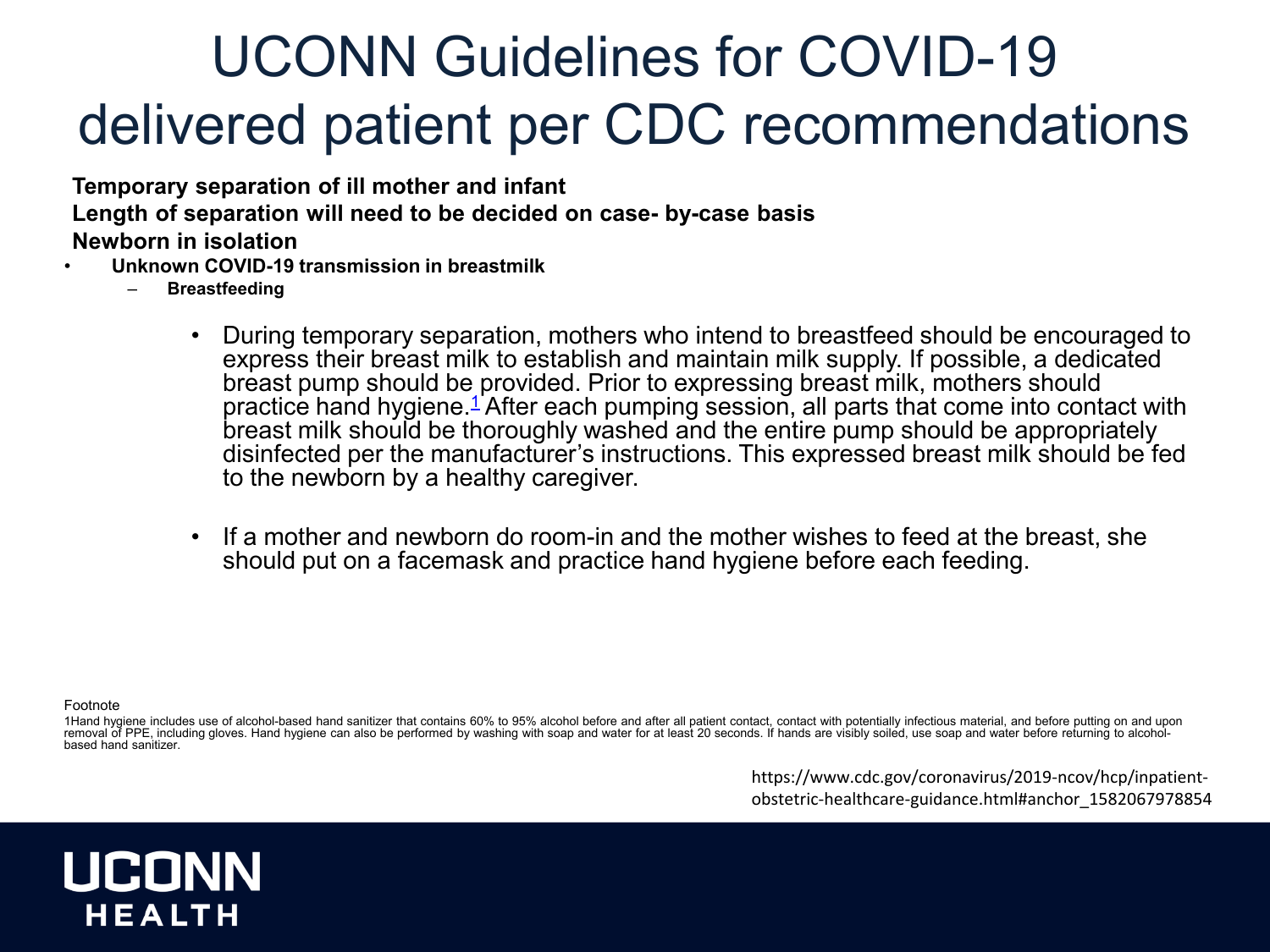## Emergency Department Arrivals

- Patients are screened at portal of entry-if the patient has met all risk factors per CDC guidelines then the ED staff will follow protocol, call the page operator and call the COVID-19 Hotline and notify Infection Control (IC) and then immediately notify L&D (and Carrie Ferrindino)
	- **If patient is in labor and needs isolation, as recommended by JDH IC**
		- » Patient will be brought to **L&D** and placed in a labor room, preferably LD2, with a HEPA Filter on (placed between the patient and the door) with the door closed.
	- If patient is not in labor but needs inpatient obstetric care, further discussion between JDH IC, ED provider, and OB provider about the best location for the patient.
		- » If off the unit, L&D will need to bring a monitoring cart and all supplies and provide a L&D nurse to care for the patient.

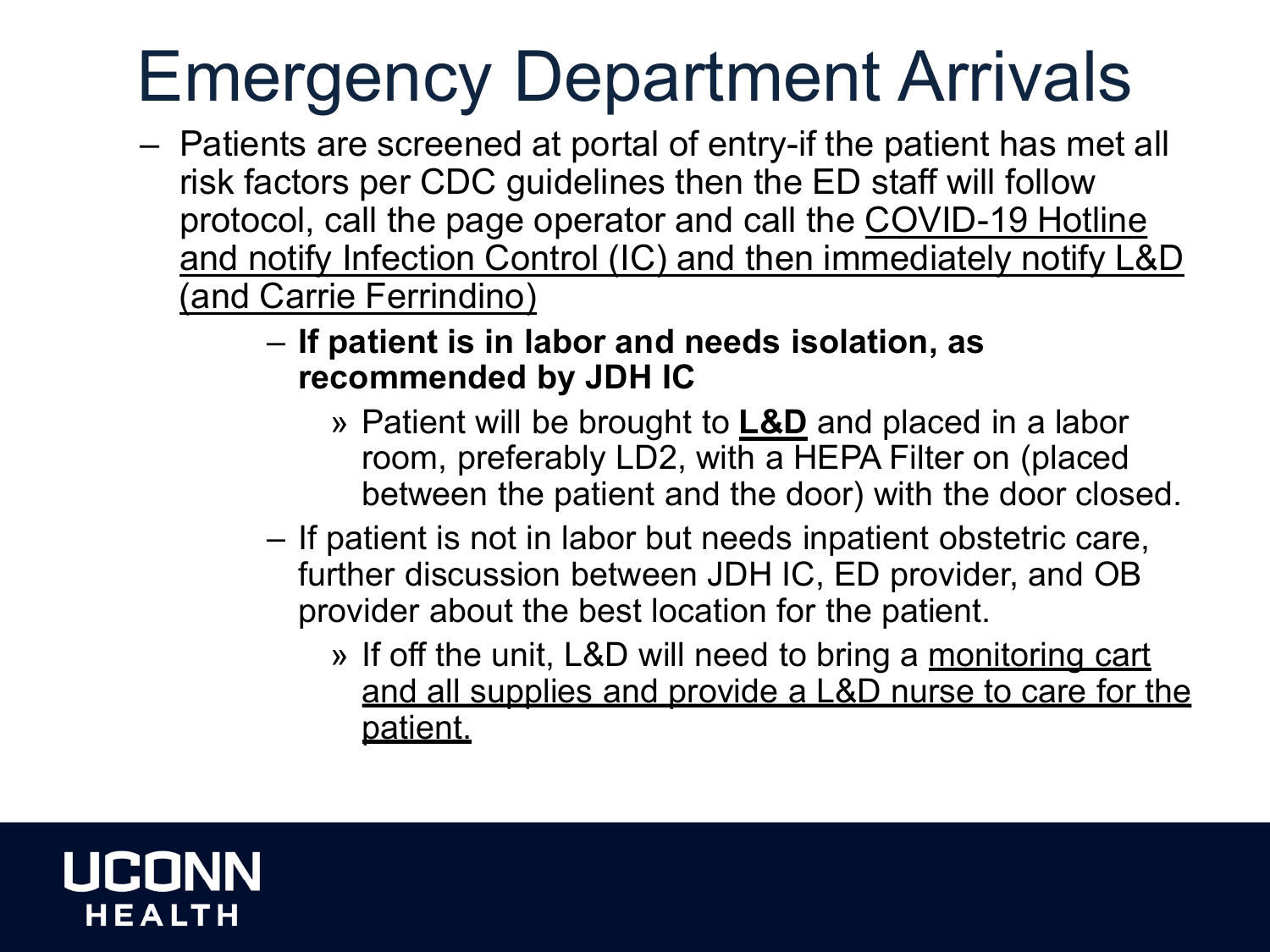### L&D Arrivals

- **USE the HEPPA FILTER on L&D to help prevent airborne transmission\* (preferably in LD2 between patient and door)**
- Patients are screened at **portal of entry**-if the patient has met all risk factors per the CDC guidelines then the L&D staff will follow protocol- Call the page operator ask to be connected to the COVID hotline. \*PLACE MASK ON PATIENT IMMEDIATELY\* (Call Carrie Ferrindino)
	- If patient is in **labor** and needs isolation as recommended by **JDH IC**
		- » Patient will be placed in a labor room, preferably LD2, with HEPA Filter on (placed between the patient and the door) with the door closed.
	- If patient arrives to L&D and is not in labor but needs inpatient obstetric care and needs isolation, as recommended by **JDH IC**
		- » IC and the OB Attending will make a decision where patients should be bedded (L&D or UT).
			- If in the UT then you will need to bring a monitoring cart and all supplies, and provide an L&D nurse to care for the patient.

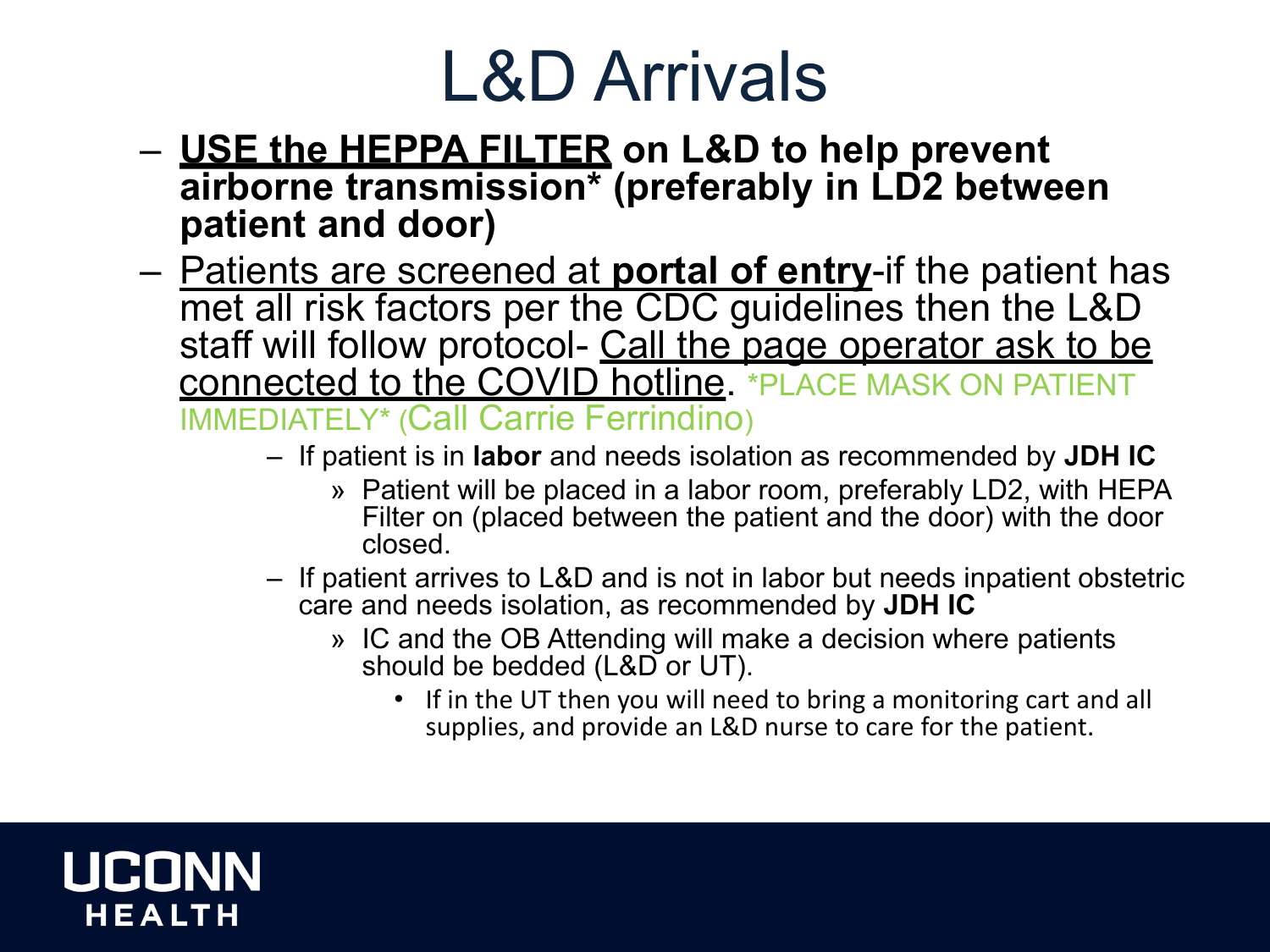### Postpartum Care

- After delivery the mother will stay on L&D/OB or moved to a designated area in the UT (this should be discussed with IC and the Attending).
- The **baby** should be isolated from the mother in another HEPA Filtered room\*. (all movement through the hospital needs to be in an isolette)
- This should be discussed with the pediatrician on call, IC, and the family before delivery, if possible.
	- The baby is a PUI and should be on droplet precautions and isolated.
	- If the mother does not agree with separation outside of her room a discussion should occur with the Pediatric provider and documented in the EMR.
	- Recommendations are:
		- » Keep newborn > 6 feet away from ill mom and in a covered isolette.
		- » **Breastfeeding**
			- During temporary separation, mothers who intend to breastfeed should be encouraged to express their breast milk to establish and maintain milk supply. If possible, a dedicated breast pump should be provided. Prior to expressing breast milk, mothers should practice hand hygiene. $\frac{1}{2}$  After each pumping session, all parts that come into contact with breast milk should be thoroughly washed and the entire pump should be appropriately disinfected per the manufacturer's instructions. This expressed breast milk should be fed to the newborn by a healthy caregiver.
			- If a mother and newborn do room-in and the mother wishes to feed at the breast, she should put on a facemask and practice hand hygiene before each feeding.

https://www.cdc.gov/coronavirus/2019-ncov/hcp/inpatient-obstetric-healthcare- guidance.html#anchor\_1582067978854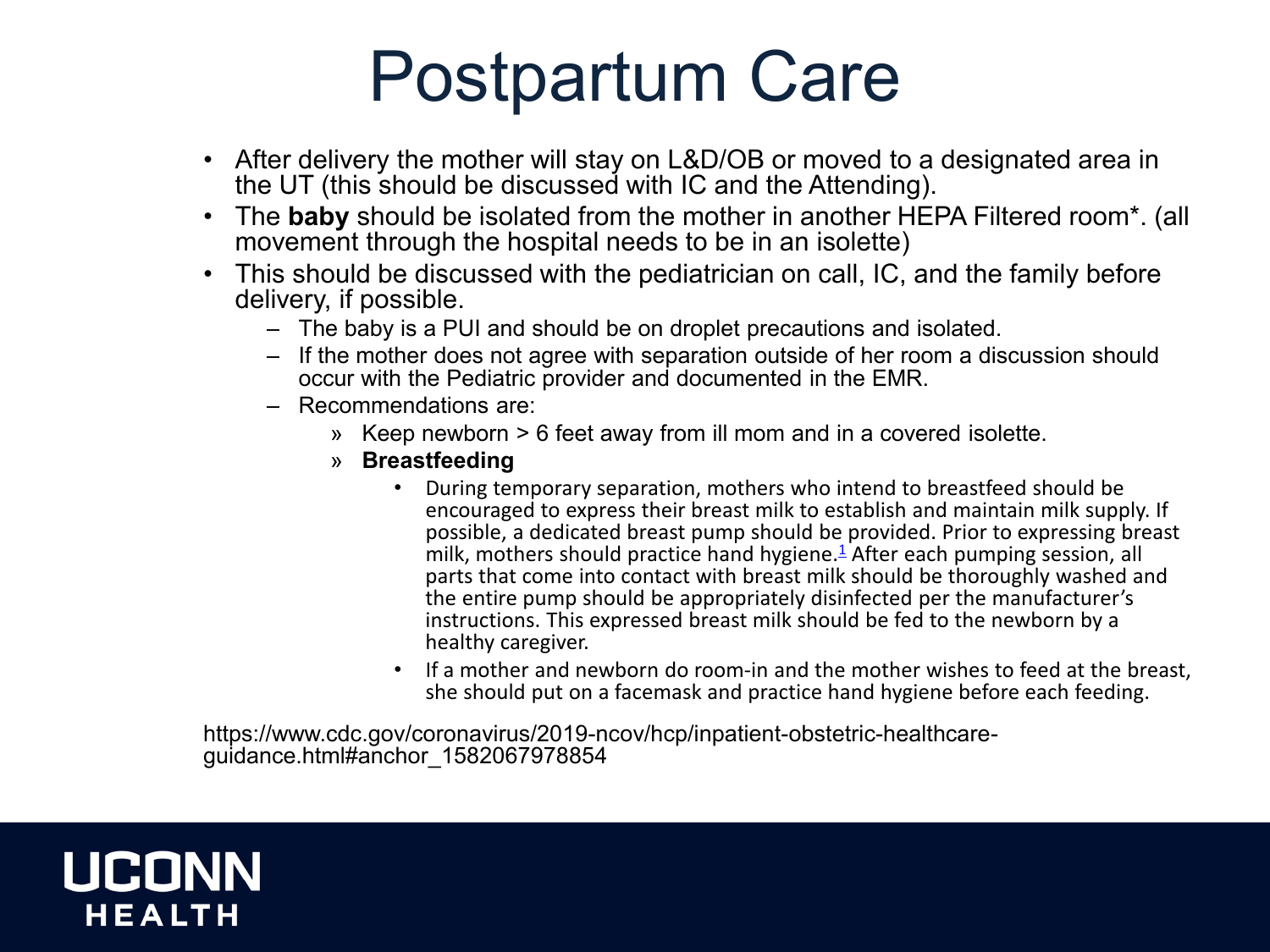### NICU Level Care

• \*NEW\* If baby needs NICU care- CCMC at UConn will accept all of JDH babies born to moms suspicious of or positive COVID-19 needing NICU level of care.

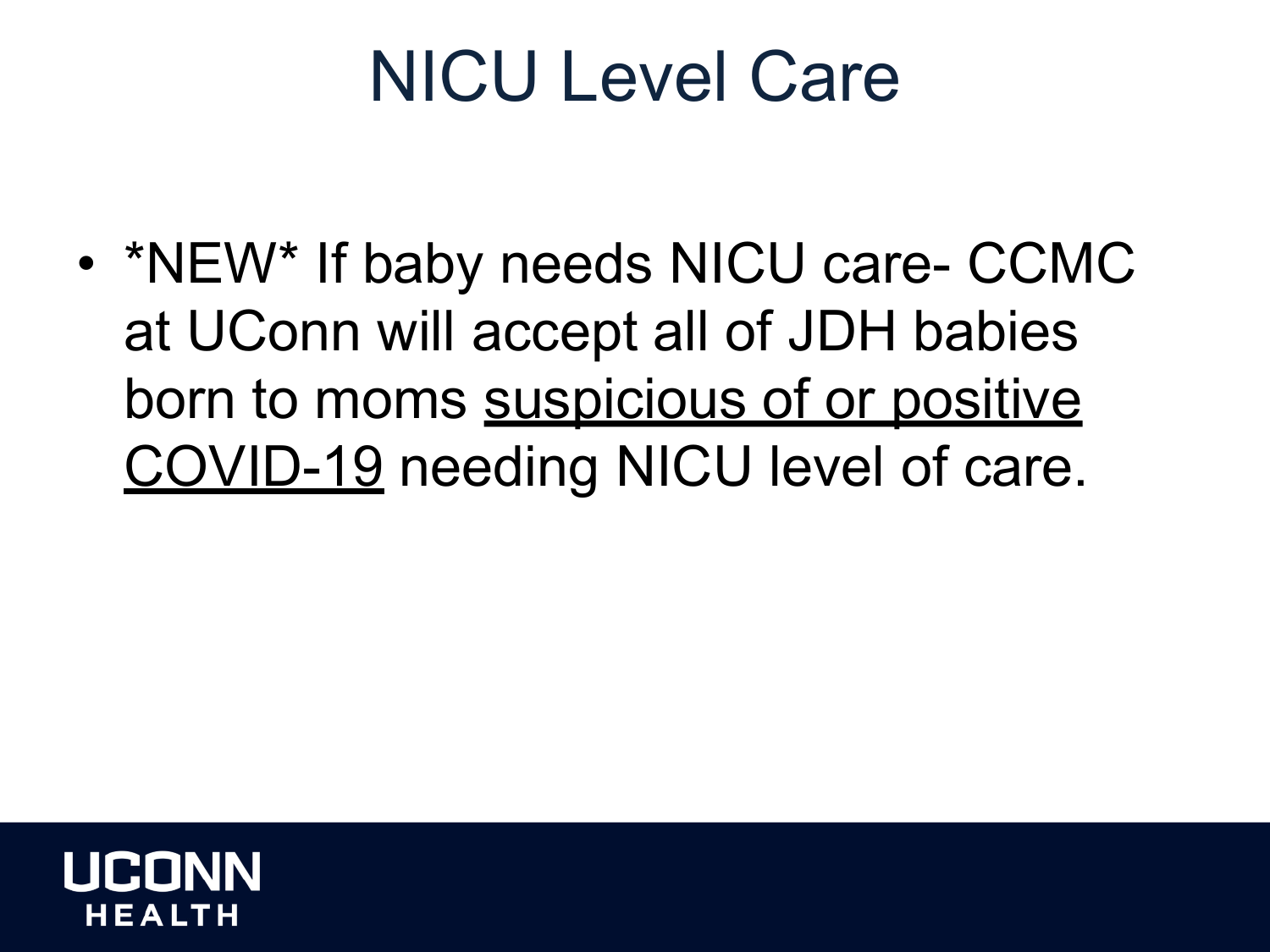#### Limited Visitor Access Band



#### Support People: Labor and Deliver/OBGYN

#### Changes to current Support person for L&D/OBGYN

- All patients arriving to L&D for inpatient Cesarean Sections, Labor, or Induction of Labor will be allowed one\* support person.
	- o All support people will continued to be screened prior to entry to the unit and banded with the yellow bands.
	- Support person will not be allowed to leave the unit until the patient is discharged home. This will included going off the unit to the café.
	- o We will be giving the support person access to order off the menu, at no charge to them.
	- o Parking passes will be provided to support person upon discharge.
- All antepartum patients will not be allowed visitors beginning 8pm 3/20/2020 until further notice.
- Triage/Outpatients
	- o No visitors allowed for any triage/outpatient patients.
	- $\circ$  Our waiting room is closed (visitors may wait in their cars)
	- o If patient admitted for labor/cesarean section then they will be allowed in after they are screened and banded.

#### **UCONN HEALTH**

\* If a patient has a certified Doula (nurse can ask for certification) then that is an exception. The Doula should be screened and banded and would be allowed in with the patients significant other. Other exceptions such as IUFD still stand.